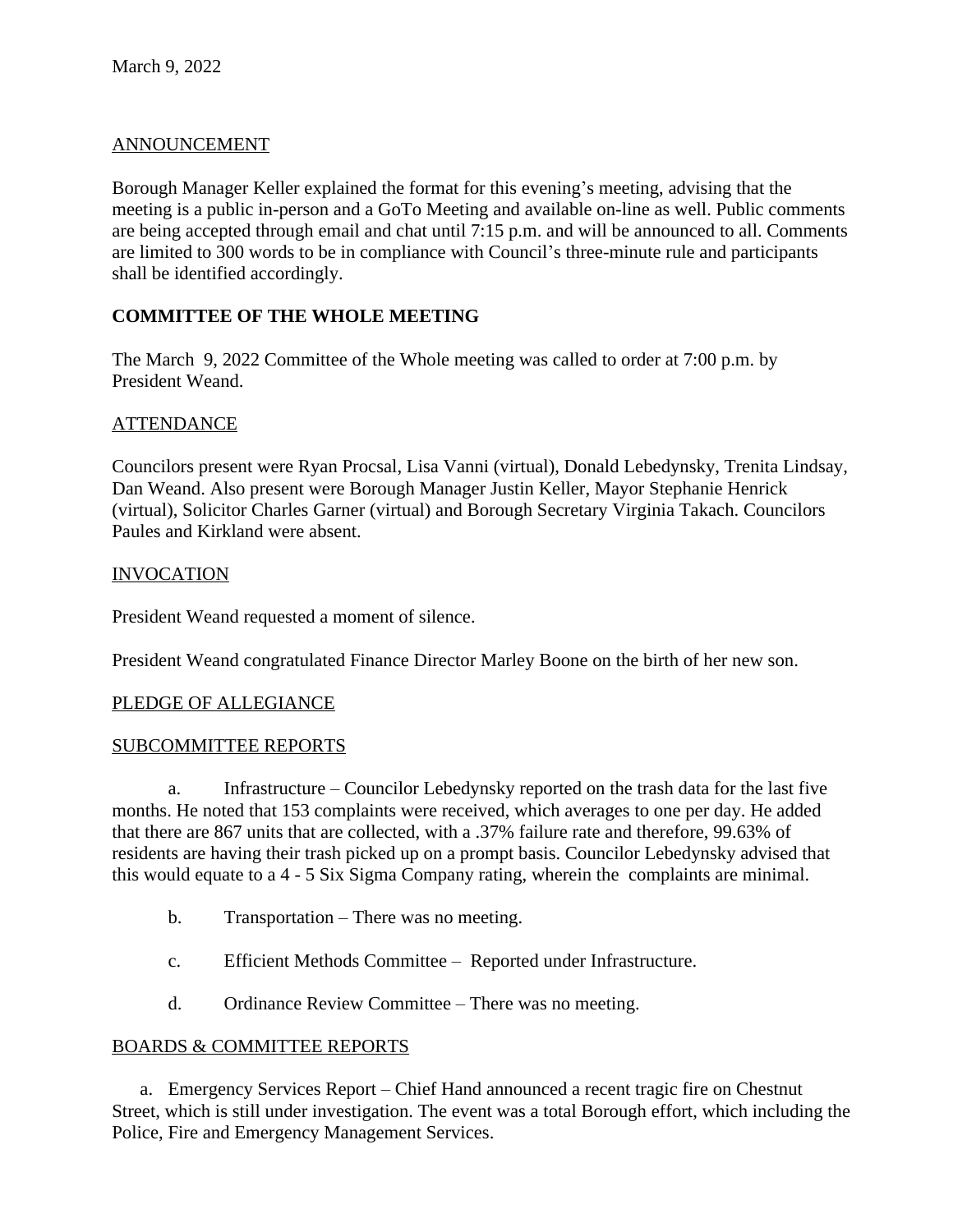b. Human Relations Commission – Councilor Vanni reported for Ms. Levengood and advised that March is Irish American month and the next Committee meeting is March 12<sup>th</sup>.

c. Library – Ms. Hylton introduced the new Executive Director, Mindy Lipsky, who was appointed by unanimous vote.

Ms. Lipsky commented that she looks forward to working with the Borough and the Community.

d. Ricketts Community Center – The report was in the packet.

e. Pottstown School District – Councilor Lindsay reported that the District has changed the mask mandate from mandatory to masks recommended. She also noted that the District celebrated Black History Month in February and the *Schreck* musical was a huge success.

### Mayor's Report

Mayor Henrick congratulated Reporter Evan Brandt on his presentation on CBS 60-Minutes. She also reported on several meetings in which she attended included the Community Leaders' Breakfast and a meeting with Representative Joe Ciresi. She also provided a list of upcoming events through August. Mayor Henrick announced that the Police Department will be participating with Create with a Cop and Art Fusion.

### MANAGER'S REPORT

Manager Keller provided an update on the High Street paving project. He advised that Allan Myers has a tentative start date of March 21<sup>st</sup> for milling and paving on East High Street from Keim Street to the Borough line. The PECO work is expected to begin April 30<sup>th</sup> from Charlotte to Price Streets and will provide updates on the website. Mr. Keller also reported that the King Street Bridge is expected to open on April 15<sup>th</sup>.

Mr. Keller advised that Staff is working on the ornamental street lighting in the 300-400 blocks of High Street with 20 new lights through a grant. He also advised that DEP approved the permits for the stormwater arch on Walnut Street. He also reported that the County will be distributing \$170 million in grants through the Recovery Act grant funding and the Borough will be submitting applications and therefore may not be able to issue letters of support for outside agencies.

#### PRESENTATON – POTTSTOWN AREA HEALTH & WELLNESS FOUNDATION

Craig Colistra, Program Officer for PAHWF, presented a Community Survey to gather information to be used to advocate for additional resources and ultimately improve the health of all residents. The project is in conjunction with Public Health Management Corporation. He advised that in the near future, households will receive a mailing with instructions to complete the online survey. Telephone or in-person interviews may also be conducted and all responses will remain confidential.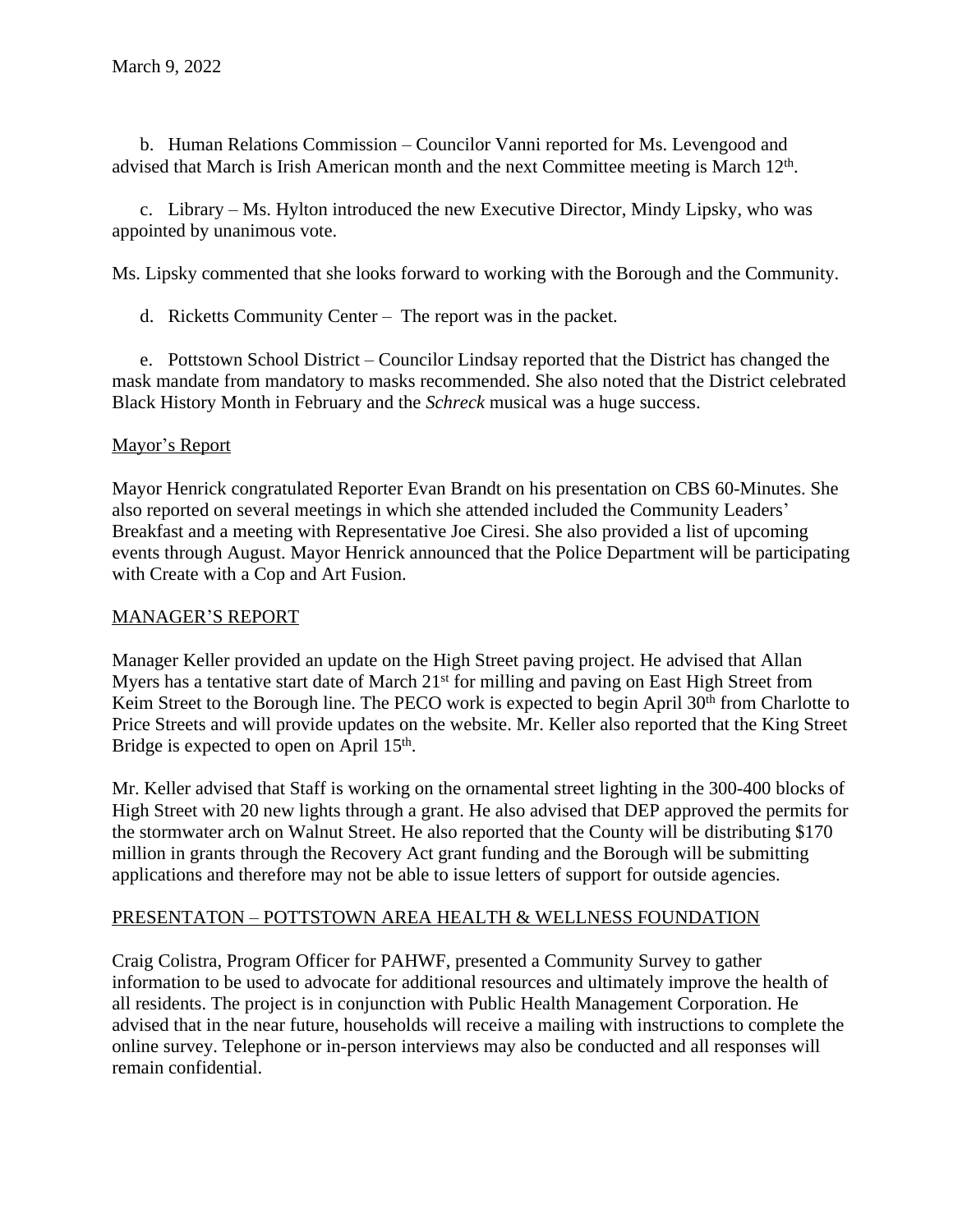# AUTOMOBILE SHOW/DISPLAY – SEPTEMBER 4, 2022

Jamie Orr, Orchid Euro LLC, joined the meeting virtually to request approval to close portions of the 100-300 blocks of East High Street and the 100 blocks of North and South Hanover Streets on September 4, 2022. He noted that last year the successful event was held in North Coventry Township. Mr. Orr advised that the Coventry Mall may be under reconstruction in this coming year and is requesting to hold the event in the downtown. He expects international visitors and European vehicles.

## PRESENTATION – ZONING RELIEF REQUEST, LIFT, 163 NORTH CHARLOTTE STREET

Attorney Paul Prince was again before Council to request support of a special exception hearing before the Zoning Hearing Board, scheduled for March 15<sup>th</sup>, for the property located at 163 North Charlotte Street. He advised that homelessness is not just a Pottstown problem and doing nothing solves nothing. Mr. Prince confirmed that there is no walk-ins at the Al's Heart Warming Center and there will be no walk-ins on North Charlotte Street. He noted that participants will be transported in two vans. He also praised all who attended the recent event honoring Pottstown Lift and the numerous volunteers. Mr. Prince explained that, to assure the participants are from Pottstown, a Social Security Card, Driver License, Pennsylvania Identification Card or Welfare Identification Card will be required to receive services. He again confirmed that taxes will be paid by LIFT on this property and advised that the organization does not want to be considered as indifferent as the other "P" currently in the news.

Councilor Lebedynsky objected to the comparison to Putin.

Discussion followed regarding the locations and residency of Lift's Board members, the definition of Adult Daycare, the number of beds on location, the close proximity of a children's daycare, the relationship with other non-profit entities and the comparison of Phoenixville's downtown.

Mr. Prince reviewed the definition of Adult Daycare, the support from the Cluster, Pottstown Hospital and dental agencies and noted that certain funds for Phoenixville are provided by Chester County. He added that Paul Desch is offering the property at no cost to LIFT and whatever is required to comply with inspections, will be done. He also explained the office use proposed for the third floor.

President Weand advised that through the Pottstown Regional Plan, a homeless shelter is permitted in North Coventry Township.

Solicitor Garner confirmed that this is a decision for the Zoning Hearing Board.

Mayor Henrick commented that she fully supports the zoning relief being requested. She added that LIFT has agreed to pay property taxes. If a church were to go in, it would be exempt.

Tom Niarhos, Executive Director, commented that the Police usually call him if they find a homeless person and therefore they have an appointment. He also advised that as a member of the Task Force, the last three meetings were rescheduled and there is no new date. Mr. Niarhos added that active warrants are checked.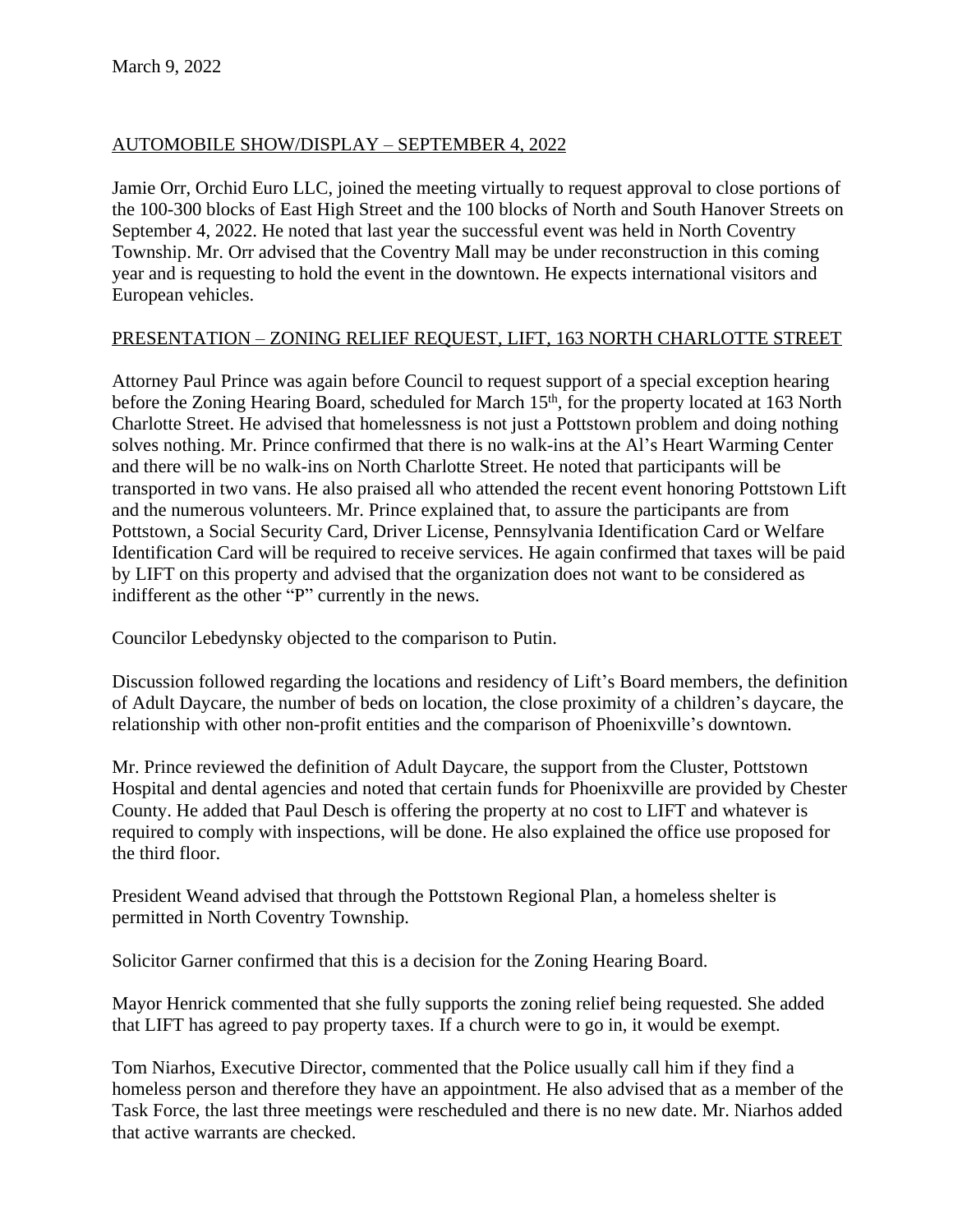Councilor Paules commented that these are human beings and Pottstonians and should look at this situation as Christians. He added that if a business fails in the downtown, it is because they failed or they gave up not because someone is standing on the corner.

Solicitor Garner reiterated that Council's position is either to take no position and allow it to proceed to the Zoning Hearing Board, can oppose or support, and can be listed for Monday evening. He added that Council may also recommend that conditions may be added and forward to the Zoning Hearing Board if the Board decides to grant relief. Solicitor Garner noted that this may be discussed further in Executive Session.

President Weand advised that this will be listed for action on Monday's agenda.

### RESOLUTION – DCNR C2P2 GRANT APPLICATION RESOLUTION – 2022 LOCAL SHARE ACCOUNT 2022 FLOOD MITIGATION PROGRAM

Mr. Keller explained the request to submit a DCNR grant for the Chestnut Street Park and South Street Park in the amount of \$86,000. He also advised that a grant will be requested from the Local Share Account in the amount of \$1,000,000 for street lights and cameras. Mr. Keller noted that the request to the Flood Mitigation Program in the amount of \$500,000 will be used for the stormwater arch at 1200 High Street.

## MONTGOMERY COUNTY CDBG APPLICATION – STORMWATER IMPROVEMENTS PHASE II PROJECT

Mr. Keller explained that the second phase will be to continue installation of inlets and piping at Nightingale, Charlotte and Warren Streets area in the amount of \$200,000.

President Weand noted that the Resolutions and requests would be listed for approval on Monday's agenda.

## PROPERTY MAINTENANCE CODE AMENDMENT

Solicitor Garner advised that every three years, the ICC updates the standard building codes. It has been sometime since the Borough has updated its property maintenance code and the International Fire Code. He added that these are not part of the Statewide Building Code and therefore still operating under the 2009 editions. He requested authorization to prepare and advertise the updates and requirements under the 2018 edition of the International Code Council.

President Weand advised that this will be listed for approval on Monday evening.

## TAKE IT OUTDOORS/PARKS & RECREATION AGREEMENT

Solicitor Garner referred to the draft agreement of the Take it Outdoors entity to use a portion of Riverfront Park for canoe and kayak rental operations and requested Council's review and approval of the one-year Agreement.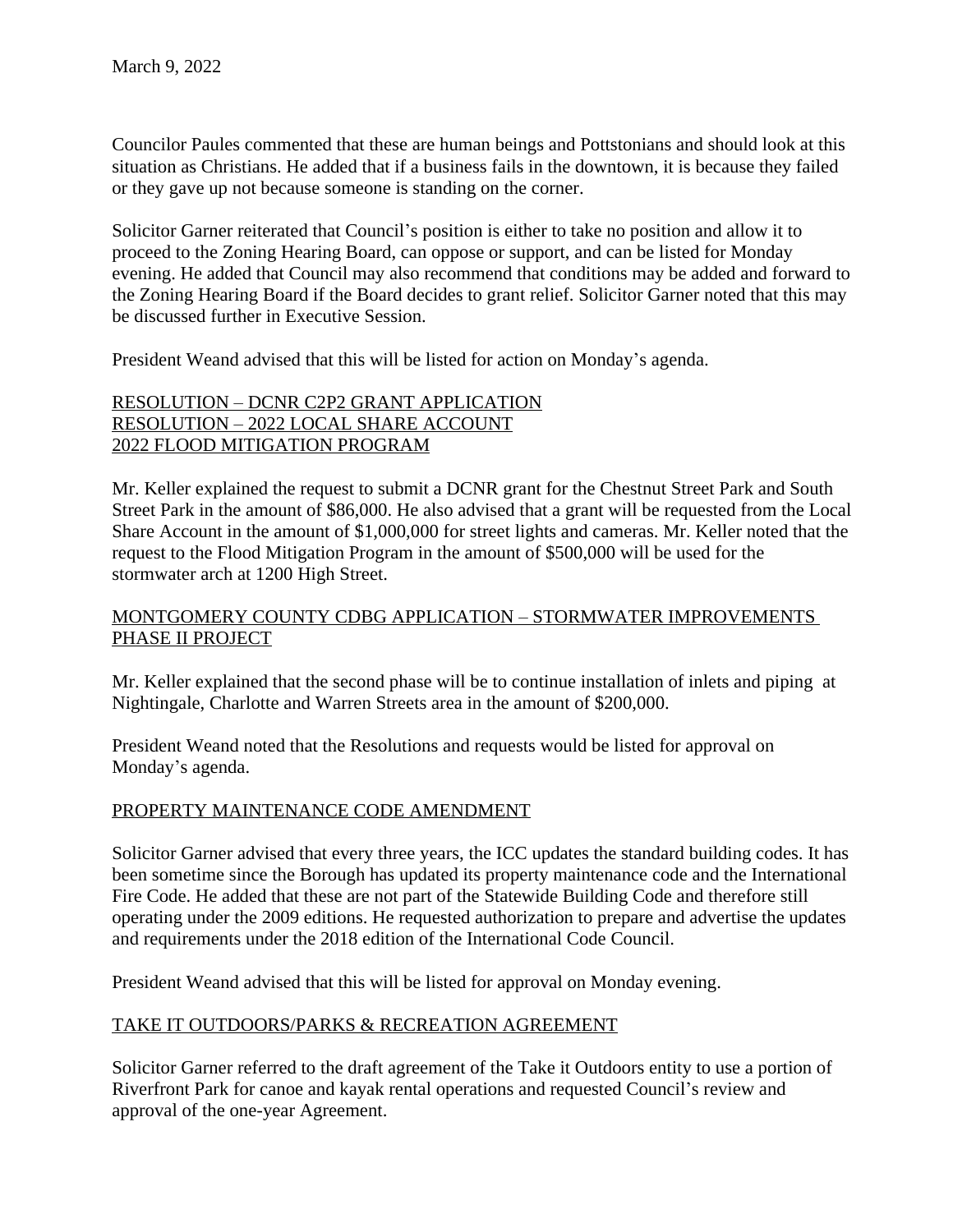## RED HORSE MOTORING CLUB MEMORIAL DAY PARADE AUTOMOBILE SHOW/DISPLAY FETE EN BLANC

Mr. Keller reviewed several street closure requests, distributed in the packets, for upcoming events and the various dates throughout the summer. He requested Council's consideration, subject to review and approval of the Police and Fire Departments.

These will be listed on the regular agenda.

### BID AWARD – ULTRA LOW SULFUR DIESEL FOR BUSES

Mr. Keller advised that the bids would open on March 14<sup>th</sup> and will have a recommendation for Monday evening.

### BOARD VACANCIES

President Weand reviewed the vacancies on the Civil Service Commission and the HARB Board.

### HARB

Mr. Keller reviewed the request for a Certificates of Appropriateness as recommended by HARB:

a. 944 East High Street – to replace front porch columns and decking

(ADMINISTRATIVE APPROVED:)

- b. 259 Beech Street to replace existing roof materials
- c. 1290 East High Street to replace existing roof materials
- d. 1031 East High Street to replace existing roof materials
- e. 990 East high Street to replace existing roof materials

These will be listed for approval on the regular agenda.

#### COMMENTS FROM CITIZENS PRESENT

a. Julian Francis, 249 Chestnut Street – spoke in opposition of the proposed zoning request for LIFT, as he constantly picks up trash in the area of the Al's Heart Warming Center. He also expressed a concern regarding the unsanitary condition of Rowan Alley.

b. Vernon Ross, 575 North Keim Street – spoke as the President of the Pottstown Ministerium of Faith Communities and Pastor of Bethel Community Church. He noted that at today's meeting of the Ministerium, there was much confusion on what is proposed at the location of 163 North Charlotte Street. He praised the efforts of LIFT on these issues and is aware of the homeless situation and wishes to be a partner and collaborate with the community to house the homeless in Pottstown.

c. Amy Francis, 249 Chestnut Street – commented that it is important to find housing for the